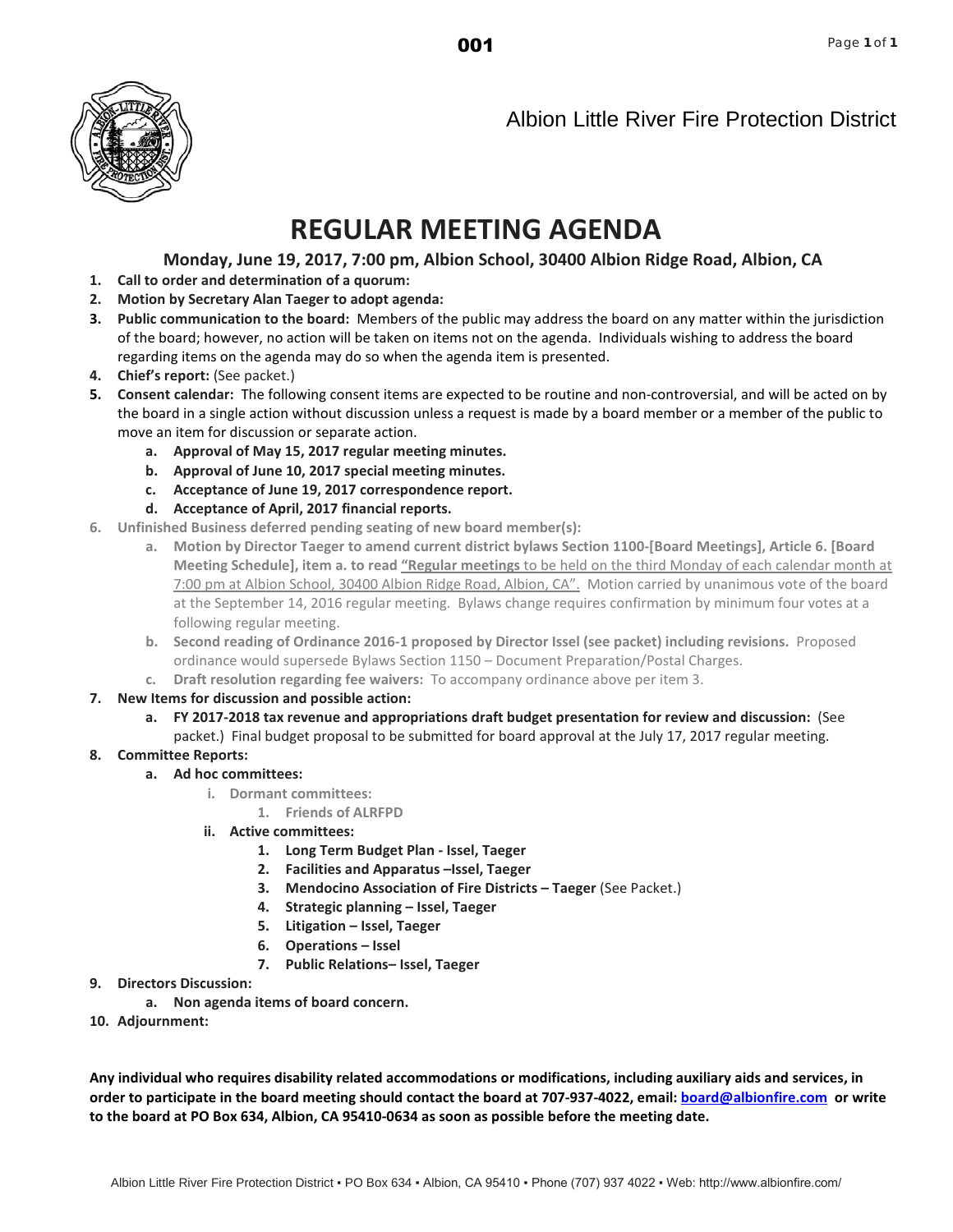# **Fire Chief's Report, 1 June, 2017, by Ted Williams**

# **• Incident Log**

# **• 201704924 05/02/2017 1110**

- MEDICAL/TRAFFIC COLLISION; HWY 1, MP 3.75, ALBION
- Ted Williams (8162)
- Michael Rees
- Harolde Searles
- John Crowningshield (8180)
- Debbi Wolfe
- Steve Wolfe
- On Scene: 1130
- Available: 1159

# **• 201704927 05/02/2017 1353**

- MEDICAL CHARLIE; 43300 LITTLE RIVER AIRPORT RD #49, LR
- Ted Williams
- John Crowningshield (8132)
- On Scene: 1416
- Available: 1431

# **• 201704979 05/03/2017 1905**

- MEDICAL DELTA; 32600 ALBION RIDGE C ROAD, ALBION
- Ted Williams
- John Crowningshield (8130)
- Steve Crowningshield (8130)
- Rob Marcello (8130)
- Serena Randolph (8130)
- Sam Levine (8130)
- On Scene: 1915
- Available: 1942

# **• 201705015 05/04/2017 1254**

- PUBLIC ASSIST; 43300 LITTLE RIVER AIRPORT RD#121, LR
- Sam Levine
- Steve Crowningshield
- Debbi Wolfe (canceled)
- Jaime Placido (cancelled)
- On Scene: 1303
- Available: 1310

# **• 201705090 05/06/2017 1412**

- ELECTRICAL HAZARD; 31951 ALBION RIDGE ROAD, ALBION
- Marshall Brown (IC)
- Ted Williams (8162)
- Leslie Hrbacek (8162)
- Steve Wolfe
- Debbi Wolfe
- Serena Randolph
- On Scene: 1418
- Available: 1608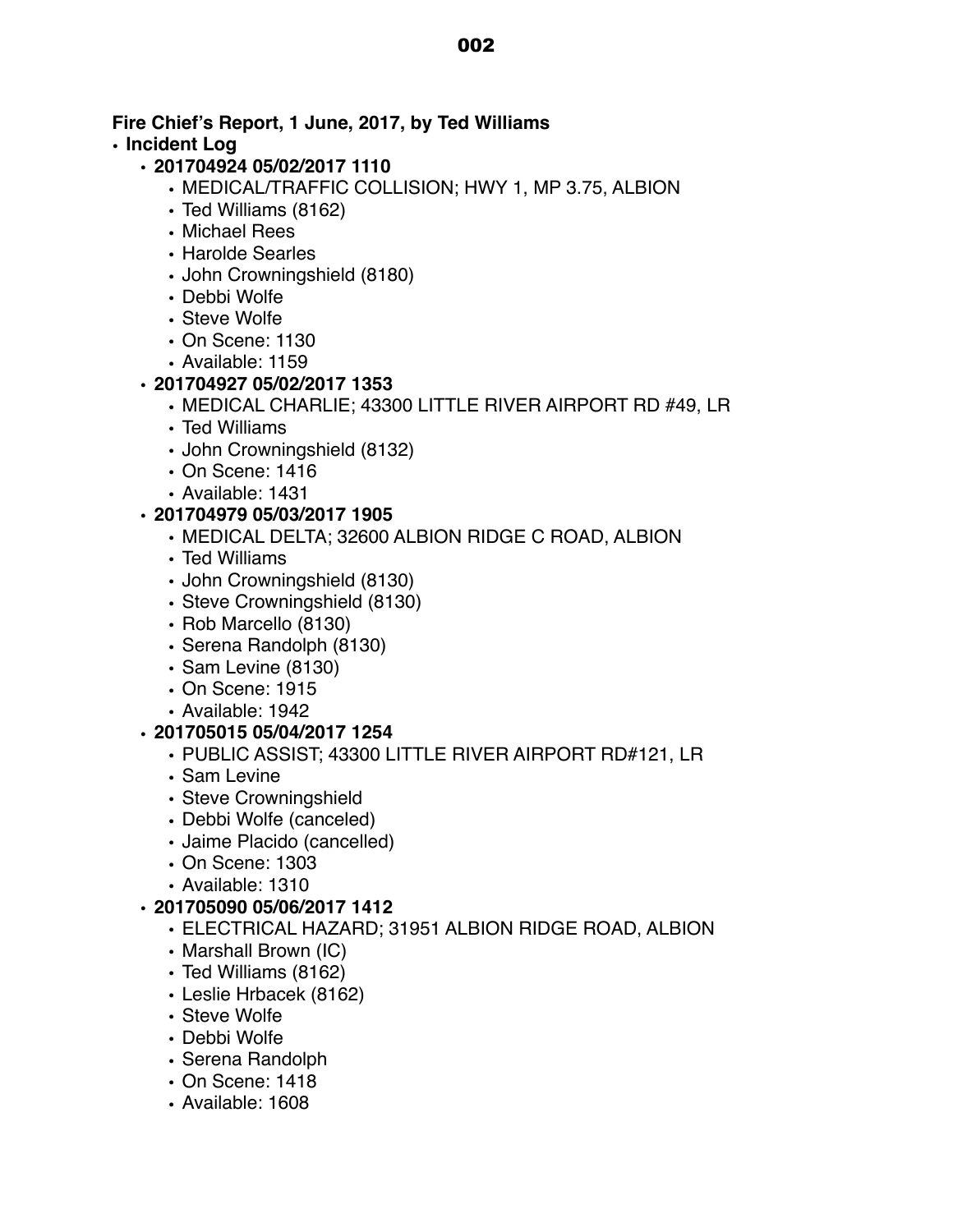# **• 201705096 05/06/2017 1511**

- WILDLAND FIRE; 5720 N HWY 1/TOP OF THE HILL ROAD, LR
- Ted Williams (8162)
- Leslie Hrbacek (8162)
- Marshall Brown (8190)
- Michael Rees
- John Crowningshield (8191)
- Craig Hathaway (8170)
- Kevin Spring
- Rob Marcello
- Andrea Pennebaker
- Jaime Placido (8170)
- Steve Crowningshield
- Sam Levine (8132) canceled
- Steve Wolfe
- Debbi Wolfe
- On Scene: 1700
- Available: 2048

# **• 201705270 05/10/2017 1616**

- MEDICAL ALPHA; 41051 LITTLE RIVER AIRPORT ROAD, LR
- John Crowningshield (8132)
- Steve Crowningshield (8132)
- Sam Levine
- Ted Williams
- Kevin Spring (canceled)
- On Scene: 1628
- Available: 1649

# **• 201705327 05/12/2017 0820**

- MEDICAL DELTA; 2967 SPRING GROVE ROAD, ALBION
- Andrea Pennebaker
- Leslie Hrbacek (8130)
- John Crowningshield
- Steve Wolfe
- Debbi Wolfe
- Michael Rees
- Sam Levine (canceled)
- Ted Williams
- Rob Marcello (cancelled)
- On Scene: 0831
- Available: 0922

# **• 201705510 05/16/2017 1924**

- ELECTRICAL HAZARD; 6811 LR I ROAD (Road 18), LITTLE RIVER
- Ted Williams
- Marshall Brown (8162)
- Sam Levine
- John Crowningshield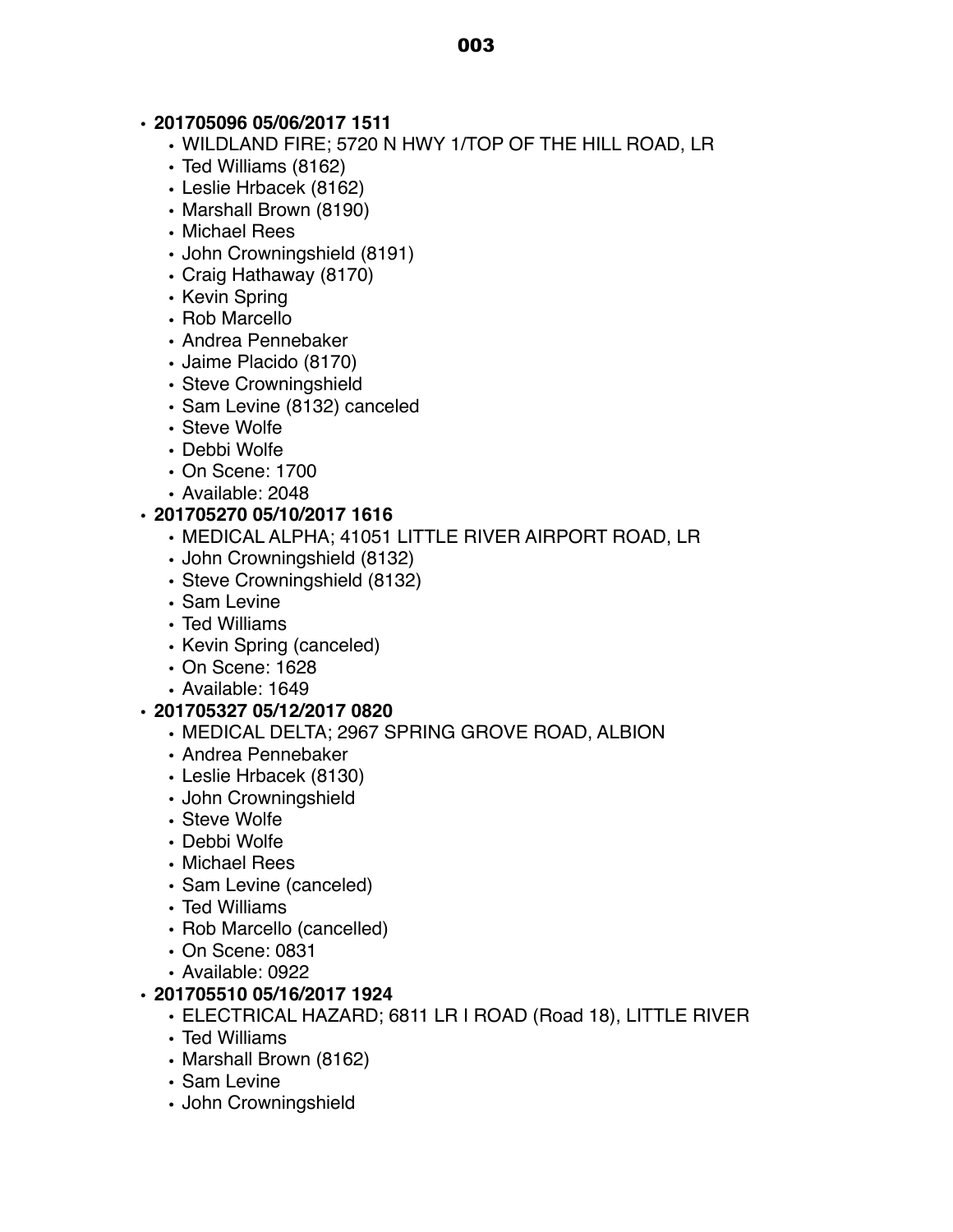- Steve Crowningshield
- Michael Rees
- Kevin Spring (canceled)
- Andrea Pennebaker (staged 8190)
- On Scene: 1941
- Available: 2230

# **• 201705525 05/17/2017 0554**

- MEDICAL DELTA; 32321 ALBION RIDGE ROAD, ALBION
- Address was actually Middle Ridge, patient was found at Albion Dump
- Ted Williams
- Andrea Pennebaker
- Leslie Hrbacek (8130)
- John Crowningshield (8132) (canceled)
- On Scene: 0614
- Available: 0631

# **• 2017005543 05/17/2017 1551**

- MEDICAL/TRAFFIC COLLISION; 33821 NAVARRO RIDGE ROAD, ALBION
- Call Not as Described; vehicle off roadway, unattended, call canceled
- Michael Rees
- Debbi Wolfe
- Steve Wolfe
- Rob Marcello
- Ted Willams
- Kevin Spring
- Serena Randolph (canceled)
- Austin Williams (canceled)
- John Crowningshield (cancelled)
- Leslie Hrbacek (cancelled)
- On Scene: 1552
- Available: 1553

# **• 2017005584 05/18/2017 1706**

- MEDICAL DELTA; 6034 JACOBS RANCH ROAD (RD. 9), LITTLE RIVER
- Steve Crowningshield (8132)
- Michael Rees
- Steve Wolfe
- Debbi Wolfe
- Ted Williams
- On Scene: 1729
- Available: 1738

# **• 2017006117 05/30/2017 1535**

- MEDICAL BRAVO; LODGE @ WOODS, 43300 LITTLE RIVER AIRPORT RD #102, LR
- Unable to Locate Pt., determined to be call for MVFD, wrong address
- Ted Williams
- Steve Crowningshield (8132)
- Sam Levine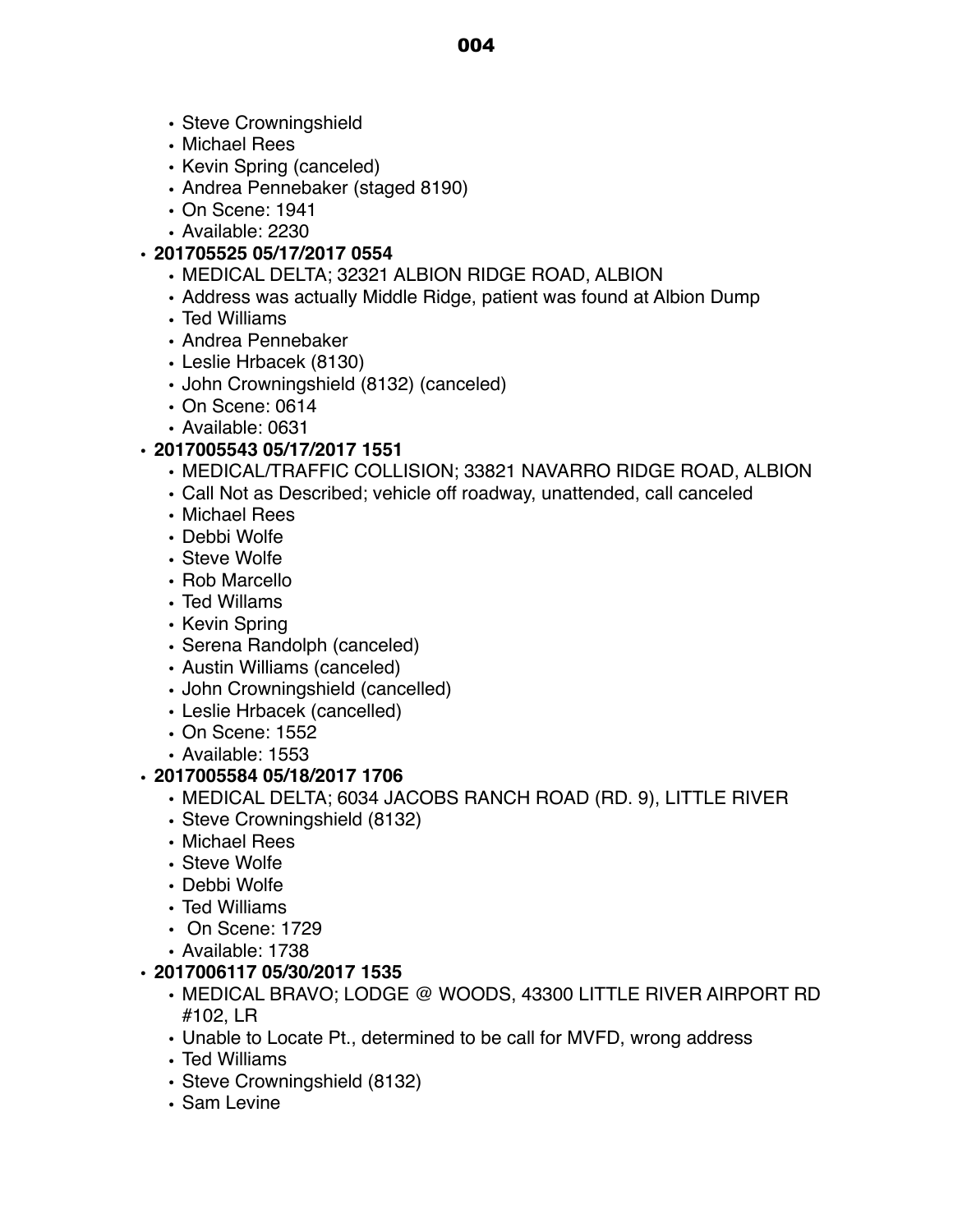- On Scene: 1347
- Available: 1403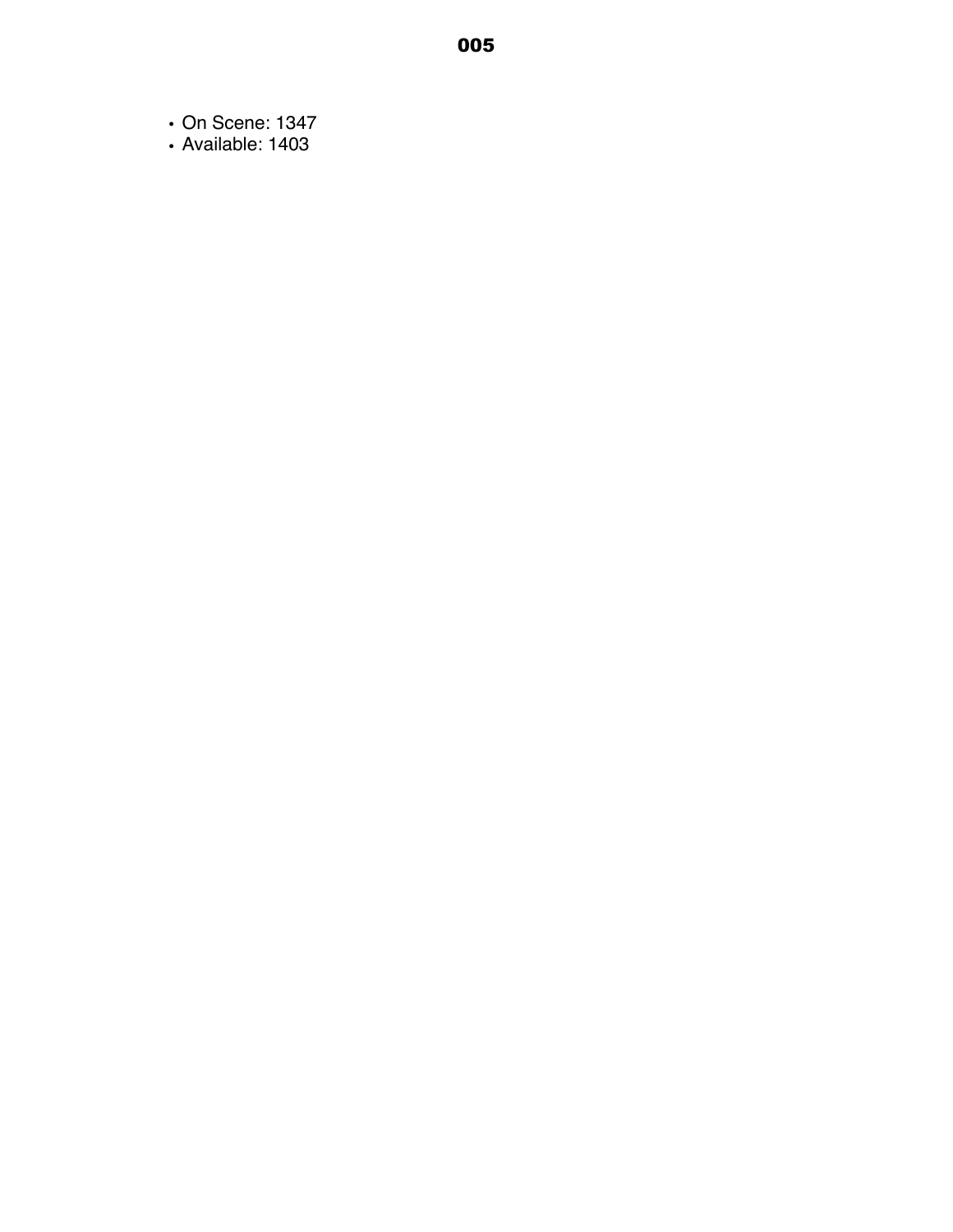

Albion Little River Fire Protection District

# **REGULAR MEETING MINUTES**

# **Monday, May 15, 2017, 8:00 pm, Albion School, 30400 Albion Ridge Road, Albion, CA**

- **1. Call to order and determination of a quorum:** Meeting called to order 8:03 pm by President Issel. Directors Taeger and Roat present. Also present were Chief Williams, 3 firefighters and 5 members of the public.
- **2. Motion by Secretary Alan Taeger to adopt agenda:** Motion carried by unanimous vote.
- **3. Public communication to the board:** Two members of the public expressed concern with content of meeting minutes. In response Director Roat cited a summary of Section 48 of Roberts Rules of Order (11<sup>th</sup> edition, p.468) pertaining to the issue: "Minutes should not contain owner [comments](http://www.davis-stirling.com/OwnerCommentsinMinutes/tabid/1576/Default.aspx) and never be a transcript of every statement made by directors and attendees. Recording every comment creates potential defamation claims or becomes evidence for other claims against the board and the association. Minutes should reflect decisions and reasons for those decisions, not conversations." And further, "As a rule, minutes should record what was done at a meeting, not what was said."
- **4. Chief's report:** (In packet.)
- **5. Consent calendar:** Item (b.) pulled for separate consideration by Director Taeger. Balance approved by unanimous consent.
	- **a. Approval of the April 17, 2017 regular meeting minutes.**
	- **b. Acceptance of May 15, 2017 correspondence report:** Approved as amended by unanimous vote.
	- **c. Acceptance of the March, 2017 financial reports.**
- **6. Unfinished Business for discussion and possible action:** 
	- **a. Introduction of board member candidate(s):** Director Taeger announced that the request by the board for the county board of supervisors to appoint Steve Acker to the District Board cannot be executed because the statutory time limit for board appointments has passed. No additional board members may be seated until election in November, 2017. Three board seats will be up for election at that time.
- **7. Unfinished Business deferred pending seating of new board member(s):**
	- **a. Motion by Director Taeger to amend current district bylaws Section 1100-[Board Meetings], Article 6. [Board Meeting Schedule], item a. to read "Regular meetings** to be held on the third Monday of each calendar month at 7:00 pm at Albion School, 30400 Albion Ridge Road, Albion, CA". Motion carried by unanimous vote of the board at the September 14, 2016 regular meeting. Bylaws change requires confirmation by minimum four votes at a following regular meeting.
	- **b. Second reading of Ordinance 2016-1 proposed by Director Issel (see packet) including revisions.** Proposed ordinance would supersede Bylaws Section 1150 – Document Preparation/Postal Charges.
	- **c. Draft resolution regarding fee waivers:** To accompany ordinance above per item 3.
- **8. New Items for discussion and possible action:**
	- **a. Motion by Director Taeger to amend FY 2016-2017 District budget as detailed in packet:** Motion approved by unanimous vote.
	- **b. Motion by Director Issel to approve draft letter to Mendocino Unified School District addressing the District's position re: proposed fire department uses for Albion School facilities.** Motion approved by unanimous vote.
- **9. Committee Reports:**
	- **a. Public Relations standing committee Issel, Taeger:** Director Issel reported that the second phase of the website update is underway and that it should be up for beta testing soon.
	- **b. Ad hoc committees:**
		- **i. Dormant committees:**
			- **1. Friends of ALRFPD**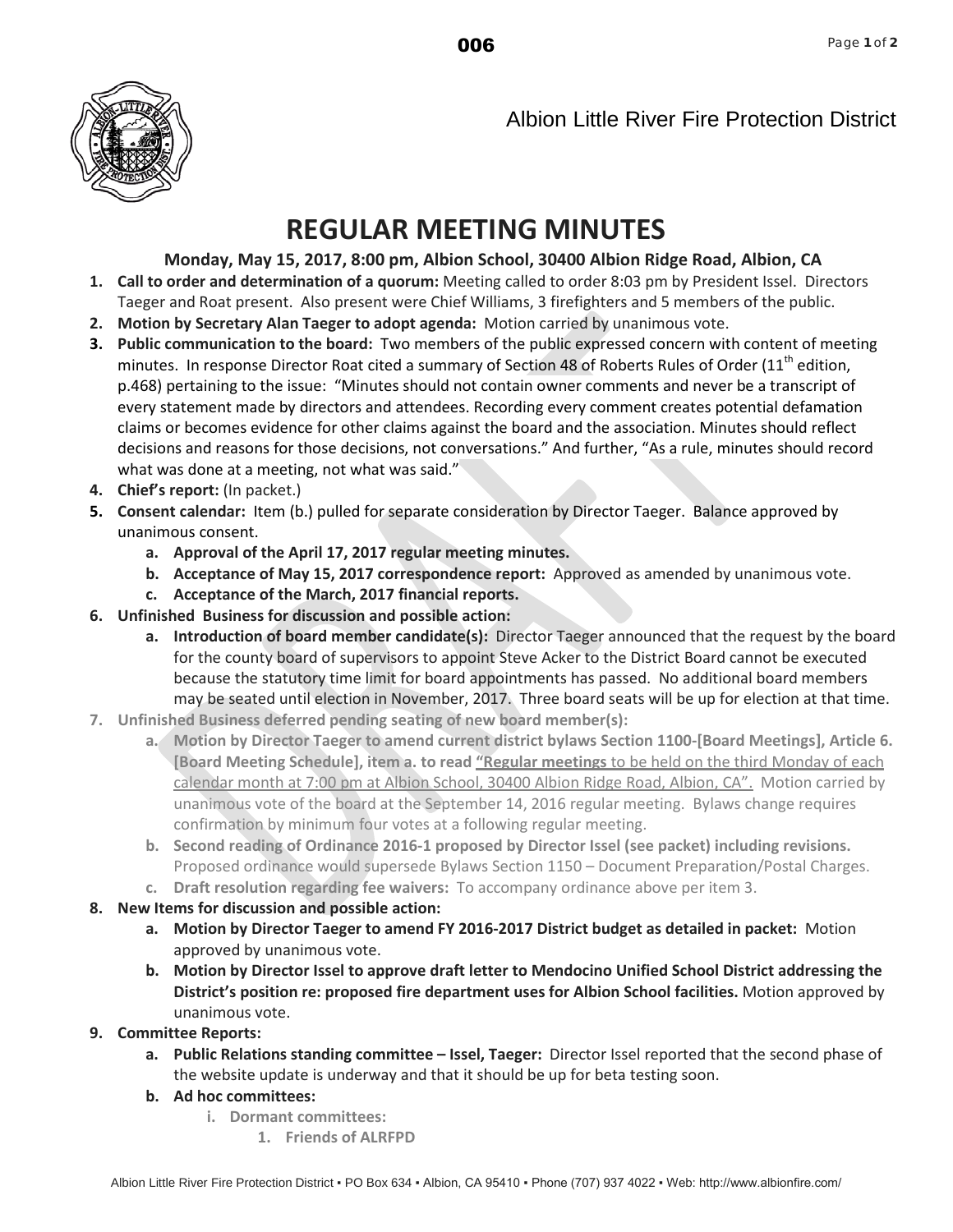## 007

- **ii. Active committees:**
	- **1. Long Term Budget Plan Issel, Taeger:** No report
	- **2. Facilities and Apparatus –Issel, Taeger:** No report
	- **3. Mendocino Association of Fire Districts Taeger:** No report
	- **4. Strategic planning Issel, Taeger:** Director Issel reported that he is in the process of rescheduling strategic planning activities to include potential board member candidates.
	- **5. Litigation Issel, Taeger:** No report
	- **6. Operations Issel:** No report

#### **10. Directors Discussion:**

- **a. Non agenda items of board concern:**
	- **i.** Director Issel briefly discussed progress on establishing a state sanctioned special contracts agreement where the District can set up bidders lists for expediting capital expenditures.
	- **ii.** Director Issel mentioned an idea put forward to see if the sheriff's Office would be interested in using Station 810 as a sub-station.
	- **iii.** There was a brief discussion among Chief Williams and board members regarding a practical decision to hire a licensed contractor to perform regular vegetation management at all District locations, and the possible availability of a qualified local, in district contractor who may be able to perform the work.
- **11. Adjournment:** Meeting adjourned 8:49 pm.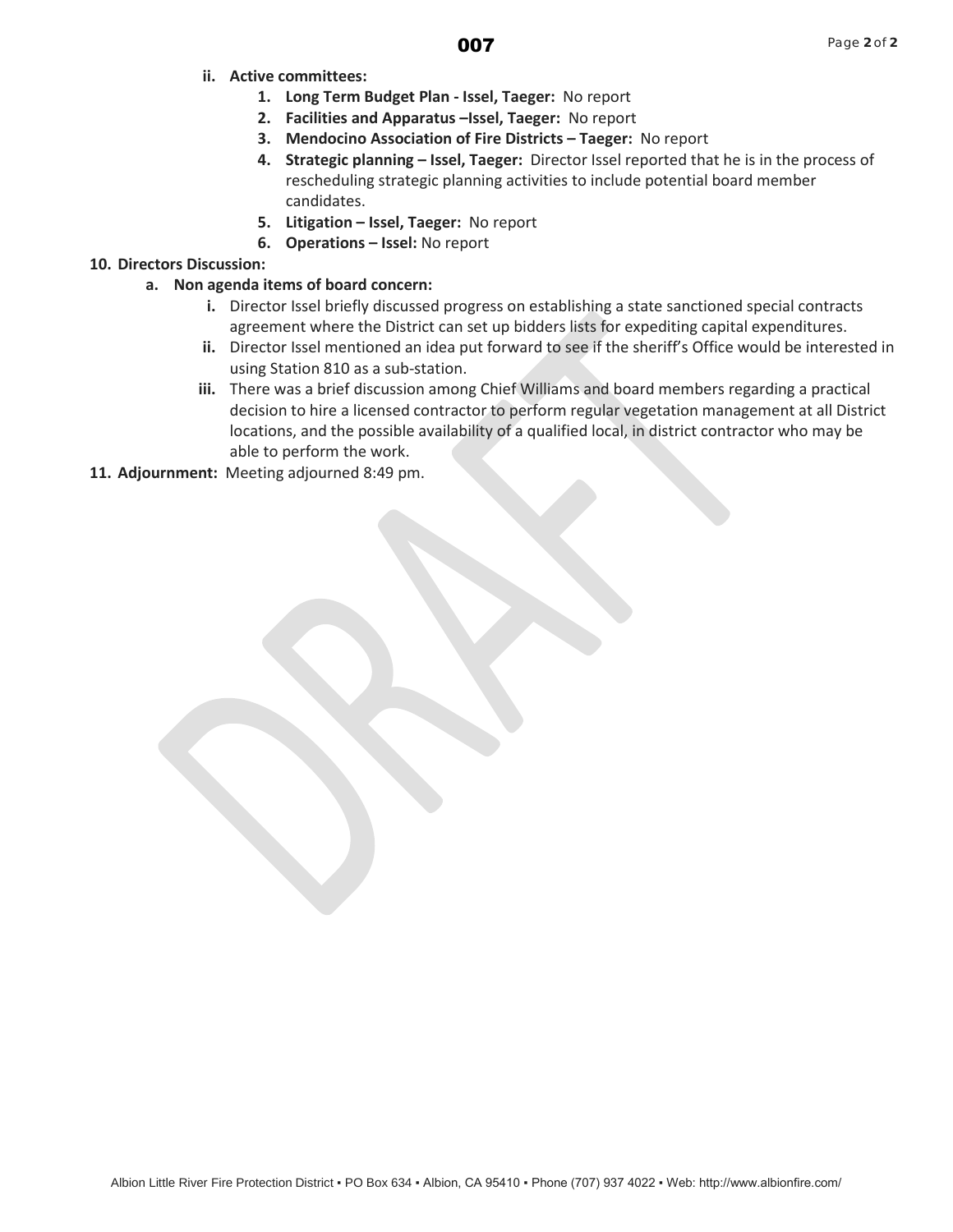008



Albion Little River Fire Protection District

# **SPECIAL MEETING MINUTES**

**Saturday June 10, 2017, 9:00 AM, Albion School, 30400 Albion Ridge Road, Albion, CA The meeting was called as a special meeting of the Board of Directors of the Albion Little River Fire Protection District for the purpose of consultation with district counsel regarding anticipated litigation. No other business was considered at this special meeting.**

- **1. Call to order and determination of a quorum:** Meeting called to order 9:01 am by President Issel. Directors Taeger and Roat present. Also present were Chief Williams and District Counsel Terry Gross.
- **2. Public communication to the board:** None.
- **3. Closed Session:** Adjourned to closed session 9:01 am for conference with Legal Counsel Anticipated Litigation. Significant exposure to Litigation – One Case. Gov. Code Section 54956.9(d)(2).
- **4. Report of action taken in closed session:** Open session reconvened 10:11 am. No action taken in closed session.
- **5. Adjournment:** Meeting adjourned 10:12 am.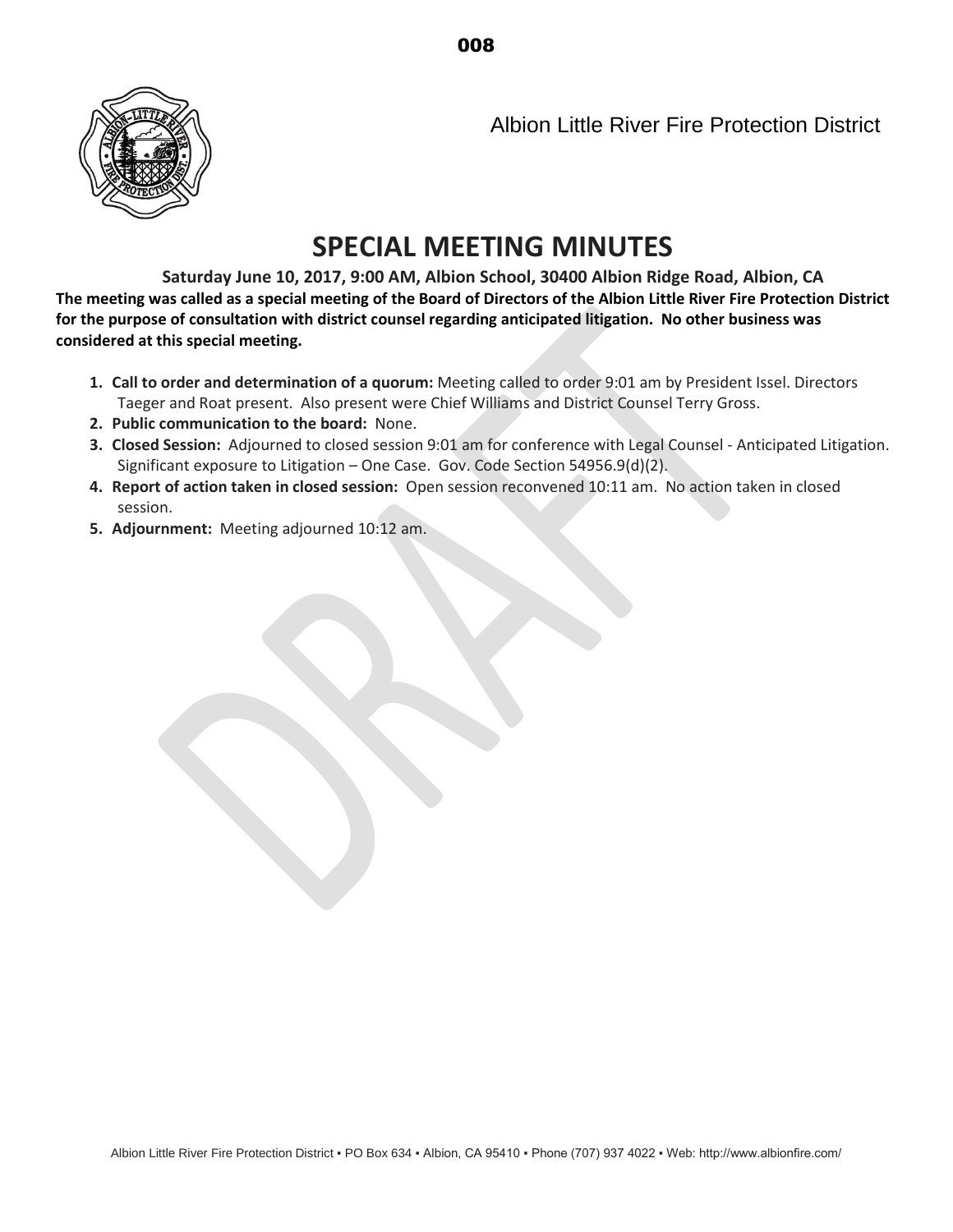Albion Little River Fire Protection District



# **REGULAR MEETING MONDAY, JUNE 19, 2017 CORRESPONDENCE REPORT**

- May 17, 2017 -Received letter by USPS from Redwood Coast Fuels with announcement that the CFN (fuel cardlock) site at Little River will not become part of Redwood Coast Fuels system and will remain in its agreement with Eel River Fuels.
- May 24, 2017 -Received letter by USPS from County of Mendocino Executive Office announcing resolution by Little Lake Fire Protection District to change its regularly scheduled district election for governing board members from odd number years to even number years starting in 2020. -Received letter by USPS from County of Mendocino Auditor-Controller with estimated
	- FY 2017-18 tax revenue.
- May 25, 2017 received letter by USPS from California EED announcing requirement to electronically submit all employment tax returns, wage reports, and payroll tax deposits effective January 1, 2018.
- June 15, 2017 -Latter by USPS from Sonoma Clean Power announcing beginning of service to Mendocino County.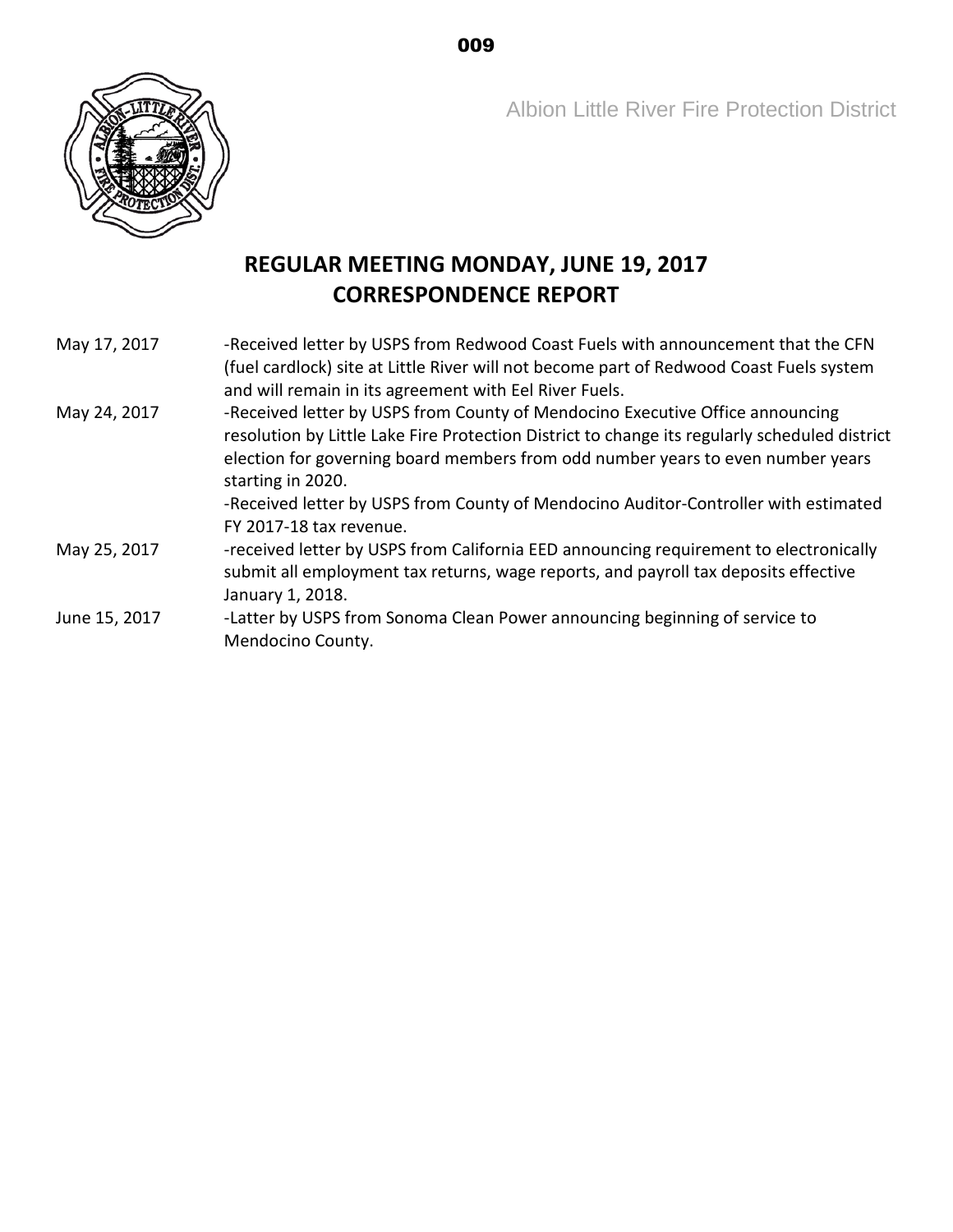# 11:30 AM Albion Little River Fire Protection District 06/15/17 **Balance Sheet** Accrual Basis **Accrual Basis** As of April 30, 2017 010

|                                     | Apr 30, 17    |
|-------------------------------------|---------------|
| <b>ASSETS</b>                       |               |
| <b>Current Assets</b>               |               |
| <b>Checking/Savings</b>             |               |
| <b>Builing Fund - Checking</b>      | 10,637.91     |
| <b>County Held Funds</b>            | 360,716.73    |
| <b>District Checking</b>            | 90,589.44     |
| <b>Fire Department - Donations</b>  | 175,373.13    |
| <b>Total Checking/Savings</b>       | 637,317.21    |
| <b>Total Current Assets</b>         | 637,317.21    |
| <b>Fixed Assets</b>                 |               |
| <b>Accumulated Depreciation</b>     | $-611,890.00$ |
| <b>Building &amp; Improvements</b>  | 322,400.00    |
| <b>Construction-in-Progress</b>     | 81,152.00     |
| <b>Firefighting Equipment</b>       | 503,254.00    |
| Land                                | 125,683.00    |
| <b>Total Fixed Assets</b>           | 420,599.00    |
|                                     |               |
| <b>TOTAL ASSETS</b>                 | 1,057,916.21  |
| <b>LIABILITIES &amp; EQUITY</b>     |               |
| Liabilities                         |               |
| <b>Current Liabilities</b>          |               |
| <b>Credit Cards</b>                 |               |
| <b>Bank of the West Credit Card</b> | $-134.81$     |
| <b>Total Credit Cards</b>           | $-134.81$     |
| <b>Total Current Liabilities</b>    | $-134.81$     |
| <b>Total Liabilities</b>            | $-134.81$     |
| <b>Equity</b>                       |               |
| <b>Opening Balance Equity</b>       | 588,887.94    |
| <b>Retained Earnings</b>            | 357,110.98    |
| Net Income                          | 112,052.10    |
| <b>Total Equity</b>                 | 1,058,051.02  |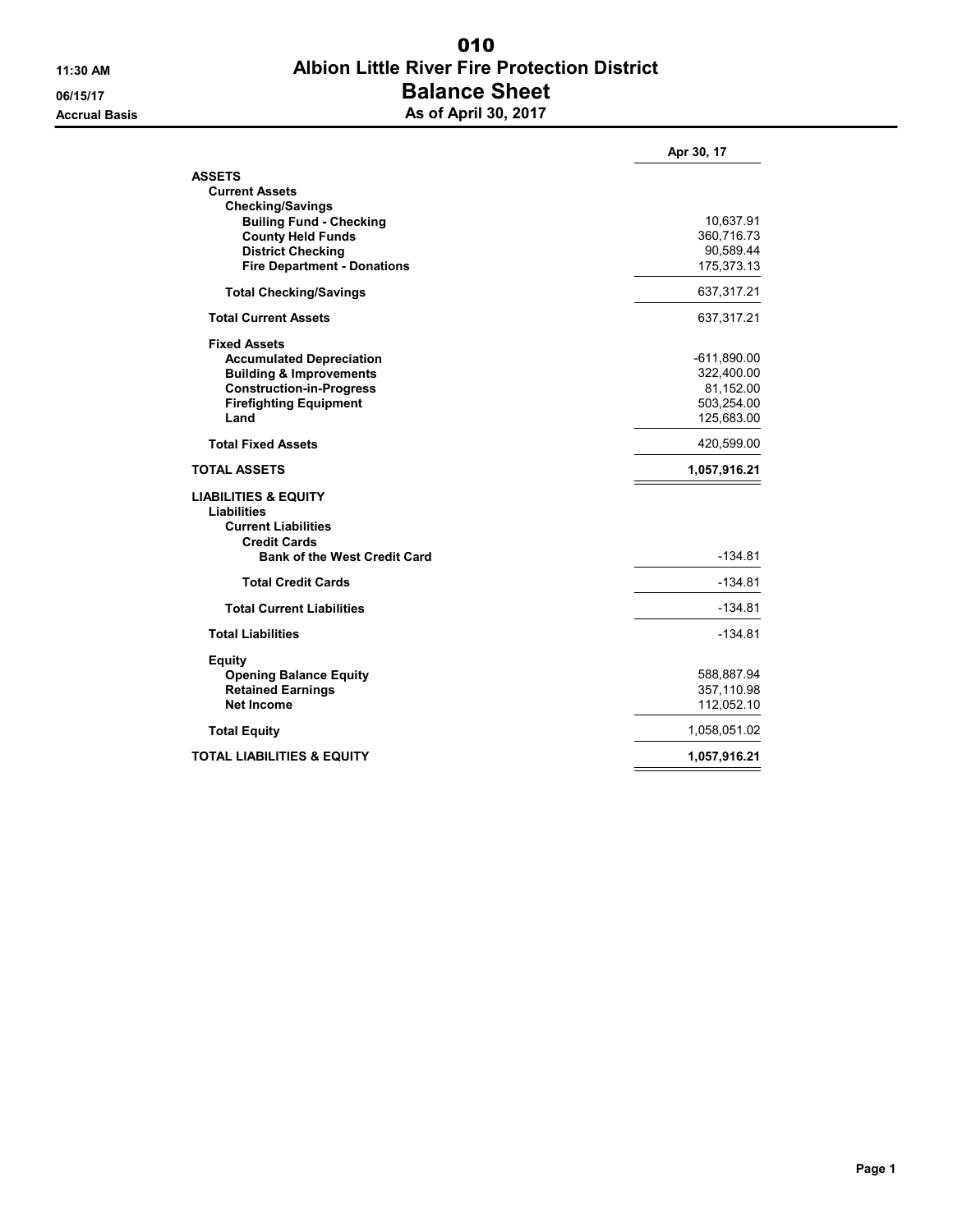### 11:28 AM Albion Little River Fire Protection District 06/15/17 CONSERVITED DONATION Revenue & Expenses Detail 011

# Accrual Basis July 2016 through April 2017

| <b>Type</b>                       | Date                          | Num           | Adj | Name                                       | Class                | Cir | <b>Split</b>                   | Debit  | Credit               | <b>Balance</b>         |
|-----------------------------------|-------------------------------|---------------|-----|--------------------------------------------|----------------------|-----|--------------------------------|--------|----------------------|------------------------|
| Income<br>82-4100-INTEREST INCOME |                               |               |     |                                            |                      |     |                                |        |                      |                        |
| Deposit                           | 07/29/2016                    |               |     |                                            | FD Donat             |     | Fire Departme                  |        | 5.43                 | 5.43                   |
| Deposit                           | 08/31/2016                    |               |     |                                            | FD Donat             |     | Fire Departme                  |        | 5.34                 | 10.77                  |
| Deposit                           | 09/30/2016                    |               |     |                                            | FD Donat             |     | Fire Departme                  |        | 5.42                 | 16.19                  |
| Deposit                           | 10/31/2016                    |               |     | Savings Bank Of Me                         | FD Donat             |     | Fire Departme                  |        | 6.09                 | 22.28                  |
| Deposit                           | 11/30/2016                    |               |     |                                            | FD Donat             |     | Fire Departme                  |        | 6.06                 | 28.34                  |
| Deposit                           | 12/30/2016                    |               |     |                                            | FD Donat             |     | Fire Departme                  |        | 6.40                 | 34.74                  |
| Deposit                           | 01/30/2017                    |               |     |                                            | FD Donat             |     | Fire Departme                  |        | 6.83                 | 41.57                  |
| Deposit                           | 02/28/2017                    |               |     |                                            | FD Donat             |     | Fire Departme                  |        | 6.37                 | 47.94                  |
| Deposit<br>Deposit                | 03/31/2017<br>04/28/2017      |               |     |                                            | FD Donat<br>FD Donat |     | Fire Departme<br>Fire Departme |        | 7.27<br>7.20         | 55.21<br>62.41         |
|                                   |                               |               |     |                                            |                      |     |                                |        |                      |                        |
| 82-7705 Donations                 | Total 82-4100-INTEREST INCOME |               |     |                                            |                      |     |                                | 0.00   | 62.41                | 62.41                  |
| <b>Business</b>                   |                               |               |     |                                            |                      |     |                                |        |                      |                        |
| Deposit                           | 08/10/2016                    | 5818          |     |                                            | FD Donat             |     | Fire Departme                  |        | 400.00               | 400.00                 |
| Deposit                           | 11/19/2016                    | 88246         |     | <b>LITTLE RIVER INN</b>                    | FD Donat             |     | Fire Departme                  |        | 500.00               | 900.00                 |
| Deposit<br>Deposit                | 12/15/2016<br>04/04/2017      | 7492<br>90762 |     | <b>LITTLE RIVER INN</b>                    | FD Donat<br>FD Donat |     | Fire Departme<br>Fire Departme |        | 150.00<br>600.00     | 1,050.00<br>1,650.00   |
|                                   |                               |               |     |                                            |                      |     |                                |        |                      |                        |
| <b>Total Business</b>             |                               |               |     |                                            |                      |     |                                | 0.00   | 1,650.00             | 1,650.00               |
| Individual<br>Deposit             | 07/11/2016                    | 4629          |     |                                            | FD Donat             |     | Fire Departme                  |        | 275.00               | 275.00                 |
| Deposit                           | 08/10/2016                    | 9767          |     |                                            | FD Donat             |     | Fire Departme                  |        | 110.00               | 385.00                 |
| Deposit                           | 08/21/2016                    |               |     |                                            | FD Donat             |     | Fire Departme                  |        | 100.00               | 485.00                 |
| Deposit                           | 09/26/2016                    | 4419          |     |                                            | FD Donat             |     | Fire Departme                  |        | 200.00               | 685.00                 |
| Deposit                           | 10/13/2016                    | 1762          |     | Craig Davis                                | FD Donat             |     | Fire Departme                  |        | 3,500.00             | 4,185.00               |
| Deposit                           | 10/13/2016                    | 1042          |     | The Daley Family Fo                        | FD Donat             |     | Fire Departme                  |        | 500.00               | 4,685.00               |
| Deposit                           | 11/19/2016                    |               |     |                                            | FD Donat             |     | Fire Departme                  |        | 500.00               | 5,185.00               |
| Deposit<br>Deposit                | 12/27/2016<br>12/27/2016      |               |     |                                            | FD Donat<br>FD Donat |     | Fire Departme<br>Fire Departme |        | 5,000.00<br>2,900.00 | 10,185.00<br>13,085.00 |
| Deposit                           | 01/05/2017                    | 2104          |     |                                            | FD Donat             |     | Fire Departme                  |        | 1,500.00             | 14,585.00              |
| Deposit                           | 01/11/2017                    | 1074          |     |                                            | FD Donat             |     | Fire Departme                  |        | 1,500.00             | 16,085.00              |
| Deposit                           | 02/09/2017                    | 00563         |     | -MULTIPLE-                                 | FD Donat             |     | Fire Departme                  |        | 4,185.00             | 20,270.00              |
| Deposit                           | 02/10/2017                    | 00494         |     |                                            | FD Donat             |     | Fire Departme                  |        | 2,435.00             | 22,705.00              |
| Deposit                           | 03/06/2017                    | 3309          |     |                                            | FD Donat             |     | Fire Departme                  |        | 100.00               | 22,805.00              |
| Deposit                           | 03/20/2017                    | 00644         |     | <b>JEANNETTE RASKER</b>                    | FD Donat             |     | Fire Departme                  |        | 35.00<br>35.00       | 22,840.00<br>22,875.00 |
| Deposit                           | 04/04/2017                    | 00730         |     | <b>JEANNETTE RASKER</b>                    | FD Donat             |     | Fire Departme                  |        |                      |                        |
| <b>Total Individual</b>           | 82-7705 Donations - Other     |               |     |                                            |                      |     |                                | 0.00   | 22,875.00            | 22,875.00              |
| Deposit                           | 07/11/2016                    | 152850        |     | RECYCLE PROGRAM                            | FD Donat             |     | Fire Departme                  |        | 64.76                | 64.76                  |
| Deposit                           | 07/11/2016                    | 152411        |     | <b>RECYCLE PROGRAM</b>                     | FD Donat             |     | Fire Departme                  |        | 69.75                | 134.51                 |
| Deposit                           | 07/11/2016                    | 153118        |     | <b>RECYCLE PROGRAM</b>                     | FD Donat             |     | Fire Departme                  |        | 77.00                | 211.51                 |
| Deposit                           | 07/11/2016                    | 001394        |     | THE WOODLANDE                              | FD Donat             |     | Fire Departme                  |        | 2,000.00             | 2,211.51               |
| Deposit                           | 07/26/2016                    | 153306        |     | RECYCLE PROGRAM                            | FD Donat             |     | Fire Departme                  |        | 214.88               | 2,426.39               |
| Deposit                           | 07/28/2016                    | 3077          |     |                                            | FD Donat             |     | Fire Departme                  |        | 60.00                | 2,486.39               |
| Deposit<br>Deposit                | 07/28/2016<br>07/28/2016      | 1145<br>3215  |     |                                            | FD Donat<br>FD Donat |     | Fire Departme<br>Fire Departme |        | 50.00<br>2,900.00    | 2,536.39<br>5,436.39   |
| Deposit                           | 07/28/2016                    | 1283          |     |                                            | FD Donat             |     | Fire Departme                  |        | 1,250.00             | 6,686.39               |
| Deposit                           | 08/05/2016                    |               |     |                                            | FD Donat             |     | Fire Departme                  |        | 100.00               | 6,786.39               |
| Deposit                           | 08/10/2016                    |               |     | <b>RECYCLE PROGRAM</b>                     | FD Donat             |     | Fire Departme                  |        | 75.07                | 6,861.46               |
| Deposit                           | 08/10/2016                    |               |     |                                            | FD Donat             |     | Fire Departme                  |        | 60.00                | 6,921.46               |
| Deposit                           | 08/17/2016                    | 2466          |     |                                            | FD Donat             |     | Fire Departme                  |        | 100.00               | 7,021.46               |
| Deposit                           | 08/21/2016                    | 154004        |     | RECYCLE PROGRAM                            | FD Donat             |     | Fire Departme                  |        | 66.05                | 7,087.51               |
| Deposit<br>Deposit                | 08/24/2016<br>08/31/2016      | 154832        |     | RECYCLE PROGRAM<br><b>RECYCLE PROGRAM</b>  | FD Donat<br>FD Donat |     | Fire Departme<br>Fire Departme |        | 84.65<br>57.64       | 7,172.16<br>7,229.80   |
| Deposit                           | 09/05/2016                    | 1413          |     | THE WOODLANDE                              | FD Donat             |     | Fire Departme                  |        | 32.50                | 7,262.30               |
| Deposit                           | 09/07/2016                    | 155046        |     | RECYCLE PROGRAM                            | FD Donat             |     | Fire Departme                  |        | 79.83                | 7,342.13               |
| Deposit                           | 09/26/2016                    | 155413        |     | RECYCLE PROGRAM                            | FD Donat             |     | Fire Departme                  |        | 104.60               | 7,446.73               |
| Deposit                           | 09/26/2016                    | 1417          |     | THE WOODLANDE                              | FD Donat             |     | Fire Departme                  |        | 2,000.00             | 9,446.73               |
| Deposit                           | 09/26/2016                    | 155591        |     | RECYCLE PROGRAM                            | FD Donat             |     | Fire Departme                  |        | 49.49                | 9,496.22               |
| Deposit                           | 09/26/2016                    | 154697        |     | RECYCLE PROGRAM                            | FD Donat             |     | Fire Departme                  |        | 96.55                | 9,592.77               |
| Deposit<br>Deposit                | 09/26/2016                    | 233<br>12792  |     | Albion-Little River Fi                     | -MULTIP<br>FD Donat  |     | Fire Departme                  |        | 6,689.18<br>1,500.00 | 16,281.95<br>17,781.95 |
| Deposit                           | 10/13/2016<br>10/13/2016      | 156374        |     | Mendocino Coast H<br>RECYCLE PROGRAM       | FD Donat             |     | Fire Departme<br>Fire Departme |        | 42.24                | 17,824.19              |
| Deposit                           | 10/13/2016                    |               |     |                                            | FD Donat             |     | Fire Departme                  |        | 1,358.00             | 19,182.19              |
| Check                             | 10/18/2016                    |               |     |                                            | FD Donat             |     | Fire Departme                  | 500.00 |                      | 18,682.19              |
| Deposit                           | 10/31/2016                    | 198           |     |                                            | FD Donat             |     | Fire Departme                  |        | 500.00               | 19,182.19              |
| Deposit                           | 10/31/2016                    | 157293        |     | Waste Management                           | FD Donat             |     | Fire Departme                  |        | 57.22                | 19,239.41              |
| Deposit                           | 10/31/2016                    | 157293        |     | Waste Management                           | FD Donat             |     | Fire Departme                  |        | 37.28                | 19,276.69              |
| Deposit                           | 10/31/2016                    | 157211        |     | Waste Management                           | FD Donat             |     | Fire Departme                  |        | 85.81                | 19,362.50              |
| Deposit<br>Deposit                | 11/14/2016<br>11/23/2016      | 157401        |     | Waste Management<br>Waste Management       | FD Donat<br>FD Donat |     | Fire Departme<br>Fire Departme |        | 30.04<br>33.97       | 19,392.54<br>19,426.51 |
| Deposit                           | 11/23/2016                    |               |     |                                            | FD Donat             |     | Fire Departme                  |        | 1,000.00             | 20,426.51              |
| Deposit                           | 12/05/2016                    | 158279        |     | Waste Management                           | FD Donat             |     | Fire Departme                  |        | 95.63                | 20,522.14              |
| Deposit                           | 12/14/2016                    |               |     |                                            | FD Donat             |     | Fire Departme                  |        | 16.00                | 20,538.14              |
| Deposit                           | 12/14/2016                    | 158430        |     | Waste Management                           | FD Donat             |     | Fire Departme                  |        | 97.05                | 20,635.19              |
| Deposit                           | 12/15/2016                    | 2603          |     | WHITESBORO GRA                             | FD Donat             |     | Fire Departme                  |        | 1,096.00             | 21,731.19              |
| Deposit                           | 12/27/2016                    | 158945        |     | Waste Management                           | FD Donat             |     | Fire Departme                  |        | 84.08                | 21,815.27              |
| Deposit                           | 01/11/2017                    |               |     | Waste Management                           | FD Donat             |     | Fire Departme                  |        | 72.08                | 21,887.35              |
| Deposit                           | 03/06/2017                    | 160729        |     | Waste Management                           | FD Donat             |     | Fire Departme                  |        | 162.61               | 22,049.96              |
| Deposit<br>Deposit                | 03/06/2017<br>03/20/2017      | 234<br>160968 |     | Albion-Little River Fi<br>Waste Management | -MULTIP<br>FD Donat  |     | Fire Departme<br>Fire Departme |        | 900.00<br>70.41      | 22,949.96<br>23,020.37 |
| Deposit                           | 03/20/2017                    | 232           |     |                                            | FD Donat             |     | Fire Departme                  |        | 99.91                | 23,120.28              |
| Deposit                           | 04/04/2017                    | 161771        |     | Waste Management                           | FD Donat             |     | Fire Departme                  |        | 76.60                | 23,196.88              |
| Deposit                           | 04/04/2017                    | 161601        |     | Waste Management                           | FD Donat             |     | Fire Departme                  |        | 58.46                | 23,255.34              |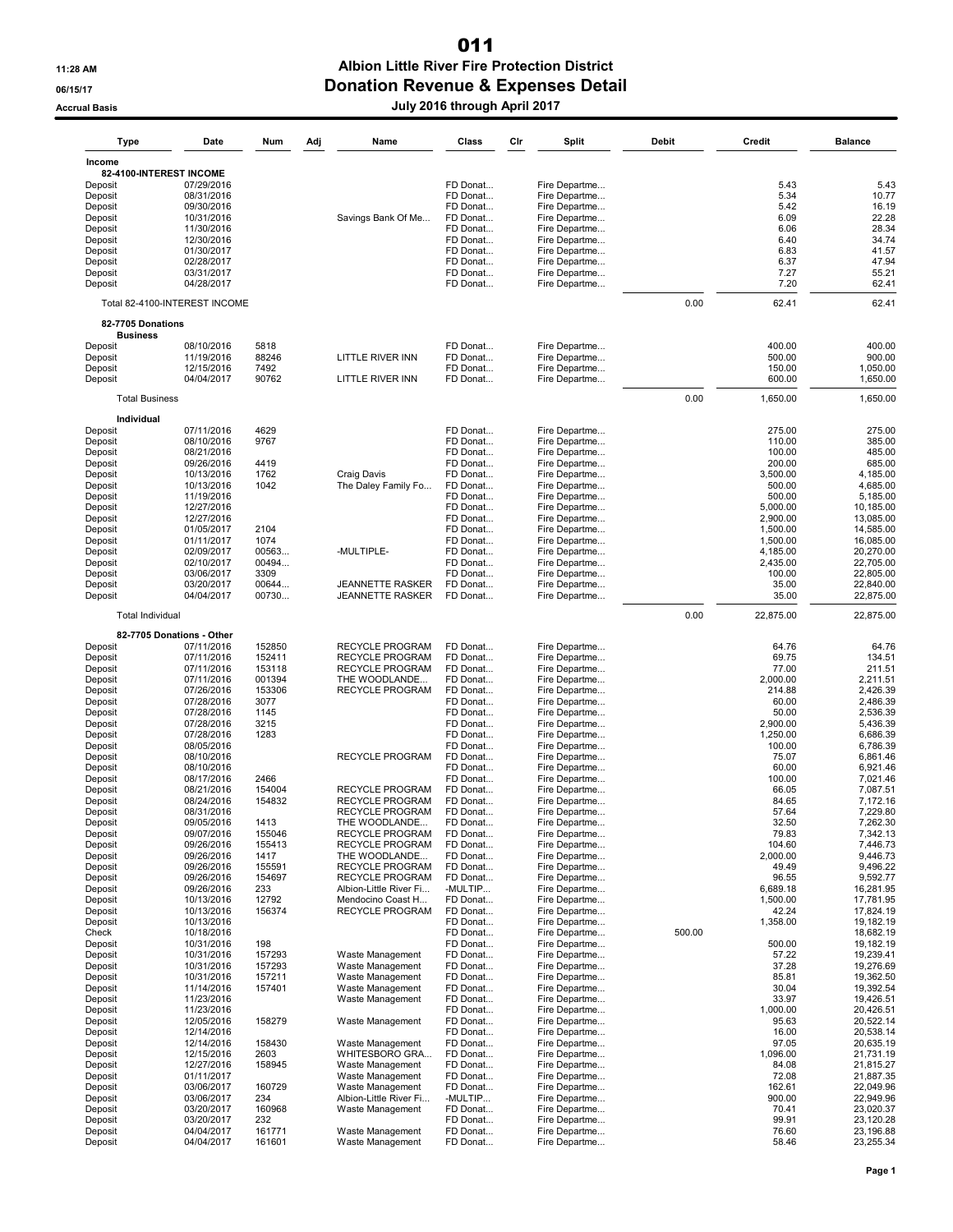## 11:28 AM Albion Little River Fire Protection District 06/15/17 CONSERVITED DONATION Revenue & Expenses Detail 012

# Accrual Basis July 2016 through April 2017

| Type                                                                     | Date                                                                         | <b>Num</b> | Adj | Name                                                                        | Class                                                    | Cir | Split                                                                             | <b>Debit</b>         | Credit                                        | <b>Balance</b>                                         |
|--------------------------------------------------------------------------|------------------------------------------------------------------------------|------------|-----|-----------------------------------------------------------------------------|----------------------------------------------------------|-----|-----------------------------------------------------------------------------------|----------------------|-----------------------------------------------|--------------------------------------------------------|
| Deposit                                                                  | 04/22/2017                                                                   | 162188     |     | Waste Management                                                            | FD Donat                                                 |     | Fire Departme                                                                     |                      | 129.80                                        | 23,385.14                                              |
|                                                                          | Total 82-7705 Donations - Other                                              |            |     |                                                                             |                                                          |     |                                                                                   | 500.00               | 23,885.14                                     | 23,385.14                                              |
| Total 82-7705 Donations                                                  |                                                                              |            |     |                                                                             |                                                          |     |                                                                                   | 500.00               | 48.410.14                                     | 47,910.14                                              |
| <b>BBQ INCOME</b><br>Deposit<br>Deposit<br>Deposit<br>Deposit<br>Deposit | 08/10/2016<br>08/10/2016<br>08/10/2016<br>08/10/2016<br>08/10/2016           |            |     |                                                                             | FD Donat<br>FD Donat<br>FD Donat<br>FD Donat<br>FD Donat |     | Fire Departme<br>Fire Departme<br>Fire Departme<br>Fire Departme<br>Fire Departme |                      | 65.00<br>278.00<br>380.00<br>475.00<br>400.00 | 65.00<br>343.00<br>723.00<br>1,198.00<br>1,598.00      |
| Total BBQ INCOME                                                         |                                                                              |            |     |                                                                             |                                                          |     |                                                                                   | 0.00                 | 1,598.00                                      | 1,598.00                                               |
| Total Income                                                             |                                                                              |            |     |                                                                             |                                                          |     |                                                                                   | 500.00               | 50,070.55                                     | 49,570.55                                              |
| <b>Gross Profit</b>                                                      |                                                                              |            |     |                                                                             |                                                          |     |                                                                                   | 500.00               | 50,070.55                                     | 49,570.55                                              |
| <b>Expense</b><br>Paper, Ink, Materials<br>Check                         | 86-2170-DISTRICT OFFICE SUPPLIE<br>09/14/2016<br>Total Paper, Ink, Materials | 1047       |     | Beckman Printing &                                                          | FD Donat                                                 |     | Fire Departme                                                                     | 39.95<br>39.95       | 0.00                                          | 39.95<br>39.95                                         |
|                                                                          | 86-2170-DISTRICT OFFICE SUPPLIE - Other                                      |            |     |                                                                             |                                                          |     |                                                                                   |                      |                                               |                                                        |
| Check                                                                    | 03/22/2017                                                                   | 1049       |     | Debbie Wolfe                                                                | FD Donat                                                 |     | Fire Departme                                                                     | 28.47                |                                               | 28.47                                                  |
|                                                                          | Total 86-2170-DISTRICT OFFICE SUPPLIE - Other                                |            |     |                                                                             |                                                          |     |                                                                                   | 28.47                | 0.00                                          | 28.47                                                  |
|                                                                          | Total 86-2170-DISTRICT OFFICE SUPPLIE                                        |            |     |                                                                             |                                                          |     |                                                                                   | 68.42                | 0.00                                          | 68.42                                                  |
| Check<br>Check<br>Check                                                  | 86-2181-AUDITING & FISCAL SERVI<br>10/18/2016<br>03/31/2017<br>04/28/2017    |            |     | Savings Bank Of Me                                                          | FD Donat<br>FD Donat<br>FD Donat                         |     | Fire Departme<br>Fire Departme<br>Fire Departme                                   | 7.00<br>5.00<br>5.00 |                                               | 7.00<br>12.00<br>17.00                                 |
|                                                                          | Total 86-2181-AUDITING & FISCAL SERVI                                        |            |     |                                                                             |                                                          |     |                                                                                   | 17.00                | 0.00                                          | 17.00                                                  |
| <b>Suspense</b><br>Check<br>Check<br>Deposit<br>Deposit<br>Deposit       | 08/05/2016<br>08/05/2016<br>08/08/2016<br>09/26/2016<br>03/20/2017           | 035529     |     | Pierce<br>Savings Bank Of Me<br>Albion-Little River Fi<br>Santa Cruz County | FD Donat<br>FD Donat<br>FD Donat<br>FD Donat<br>FD Donat |     | Fire Departme<br>Fire Departme<br>Fire Departme<br>Fire Departme<br>Fire Departme | 47.824.78<br>30.00   | 42.824.78<br>10.00<br>5,020.00                | 47,824.78<br>47,854.78<br>5.030.00<br>5,020.00<br>0.00 |
| <b>Total Suspense</b>                                                    |                                                                              |            |     |                                                                             |                                                          |     |                                                                                   | 47,854.78            | 47,854.78                                     | 0.00                                                   |
| <b>Total Expense</b>                                                     |                                                                              |            |     |                                                                             |                                                          |     |                                                                                   | 47,940.20            | 47,854.78                                     | 85.42                                                  |
| Net Income                                                               |                                                                              |            |     |                                                                             |                                                          |     |                                                                                   | 48.440.20            | 97,925.33                                     | 49,485.13                                              |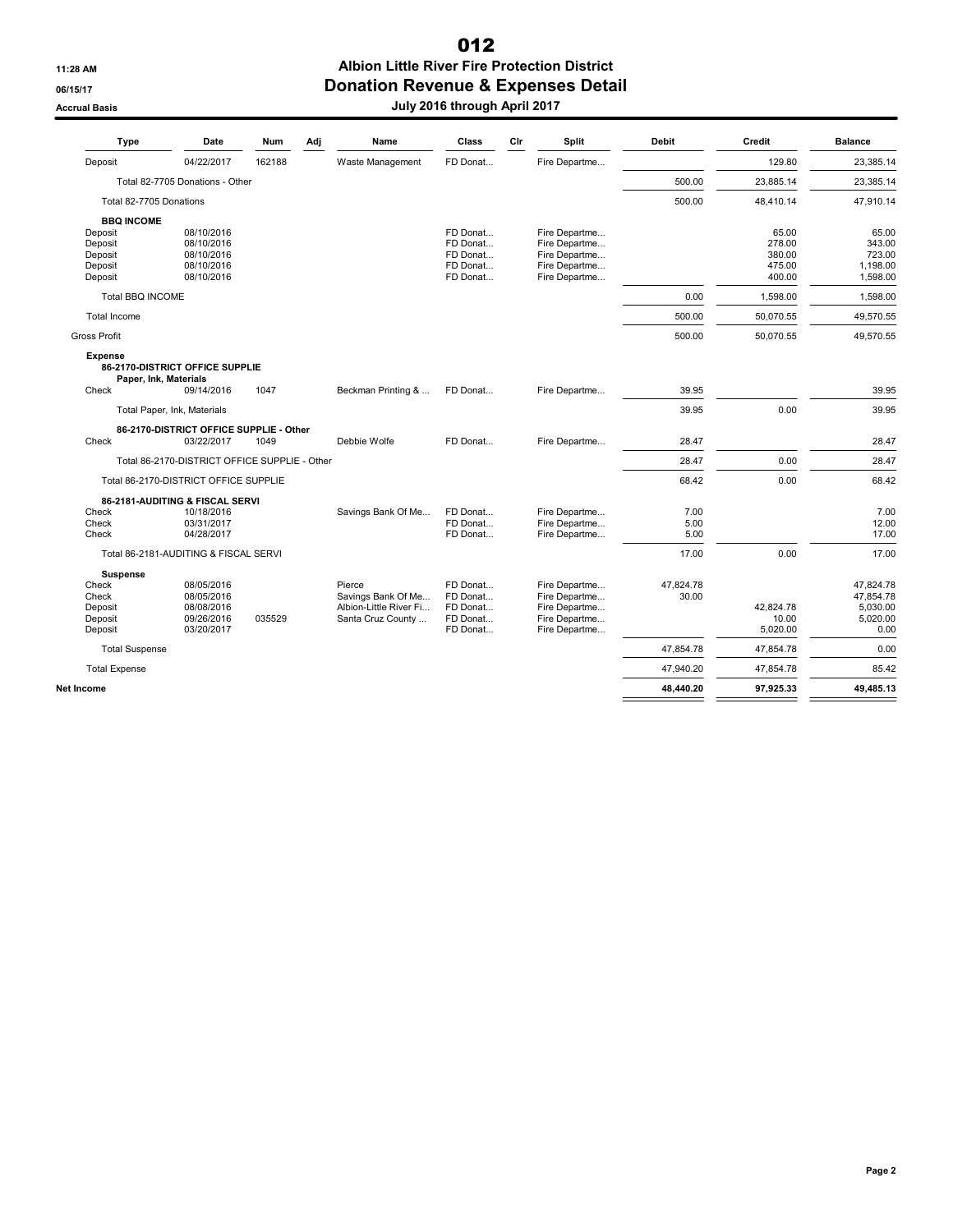# 11:27 AM Albion Little River Fire Protection District 06/15/17 CONSERVENT Budget vs. Actual Accrual Basis July 2016 through April 2017 013

|                                                            | Jul '16 - Apr 17      | <b>Budget</b>         | \$ Over Budget            | % of Budget    |
|------------------------------------------------------------|-----------------------|-----------------------|---------------------------|----------------|
| <b>Income</b>                                              |                       |                       |                           |                |
| <b>82-1110 CURRENT SECURED TAX</b>                         | 74,514.96             | 77,691.00             | $-3,176.04$               | 95.9%          |
| 82-1120-CURRENT UNSECURED TAX                              | 2,467.73              | 2,555.00              | $-87.27$                  | 96.6%          |
| 82-1130-SB813 SUPPLEMENTAL TAX                             | 515.08                | 397.00                | 118.08                    | 129.7%         |
| 82-1210-PRIOR SECURED TAX                                  | 5.60                  |                       |                           |                |
| 82-1220-PRIOR UNSECURED TAX                                | 50.04                 | 74.00                 | $-23.96$                  | 67.6%          |
| 82-1300-SPECIAL TAX                                        | 177,002.03            | 191,685.78            | $-14,683.75$              | 92.3%          |
| 82-1510 SALES TAX-PUBLIC SAFETY                            | 13,155.00             | 13,155.00             | 0.00                      | 100.0%         |
| 82-1600-TIMBER TAX                                         | 247.72                | 265.00                | $-17.28$                  | 93.5%          |
| 82-4100-INTEREST INCOME                                    | 1,446.33              | 0.00                  | 1,446.33                  | 100.0%         |
| 82-5481-HOMEOWNER PROPERTY TAX                             | 354.83                | 731.00                | $-376.17$                 | 48.5%          |
| 82-7700-OTHER                                              | 9,391.63              | 0.00                  | 9,391.63                  | 100.0%         |
| 82-7705 Donations                                          | 0.00                  | 0.00                  | 0.00                      | 0.0%           |
| <b>BBQ INCOME</b>                                          | 0.00                  | 0.00                  | 0.00                      | 0.0%           |
| <b>Total Income</b>                                        | 279,150.95            | 286,553.78            | $-7,402.83$               | 97.4%          |
| <b>Gross Profit</b>                                        | 279,150.95            | 286,553.78            | $-7,402.83$               | 97.4%          |
| <b>Expense</b>                                             |                       |                       |                           |                |
| <b>86-1014-MISC EMPLOYEE BENEFITS</b>                      | 715.00                | 2,000.00              | $-1,285.00$               | 35.8%          |
| <b>86-1035-WORKERS COMPENSATION IN</b>                     | 9,381.00              | 9,340.00              | 41.00                     | 100.4%         |
| 86-2050-CLOTHING & PERSONAL ITE                            | 3,866.45              | 15,000.00             | $-11,133.55$              | 25.8%          |
| 86-2060-COMMUNICATIONS                                     | 3,560.55              | 5,000.00              | $-1,439.45$               | 71.2%          |
| 86-2080-FOOD                                               | 292.73                | 1,000.00              | $-707.27$                 | 29.3%          |
|                                                            |                       |                       |                           |                |
| 86-2101-INSURANCE GENERAL<br>86-2120-MAINTENANCE EQUIPMENT | 8,950.00<br>16,297.86 | 9,268.00<br>35,000.00 | $-318.00$<br>$-18,702.14$ | 96.6%<br>46.6% |
|                                                            |                       |                       |                           |                |
| <b>86-2130-MAINTENANCE STRUCTURES</b>                      | 349.82                | 3,500.00              | $-3,150.18$               | 10.0%          |
| 86-2140-MEDICAL, LAB SUPPLIES                              | 3,763.83              | 5,000.00              | $-1,236.17$               | 75.3%          |
| 86-2150-MEMBERSHIPS                                        | 972.00                | 1,300.00              | $-328.00$                 | 74.8%          |
| <b>86-2170-DISTRICT OFFICE SUPPLIE</b>                     | 2,153.76              | 2,500.00              | $-346.24$                 | 86.2%          |
| <b>86-2181-AUDITING &amp; FISCAL SERVI</b>                 | 9,807.75              | 15,000.00             | $-5,192.25$               | 65.4%          |
| 86-2185-MED AND DENTAL                                     | 609.40                | 1,500.00              | $-890.60$                 | 40.6%          |
| 86-2187-EDUCATION & TRAINING                               | 3,560.19              | 7,500.00              | $-3,939.81$               | 47.5%          |
| 86-2189-PROFESIONAL & SPECIAL S                            | 30,628.95             | 39,000.00             | $-8,371.05$               | 78.5%          |
| 86-2210-RENT LEASES                                        | 54.00                 | 54.00                 | 0.00                      | 100.0%         |
| 86-2220-SMALL TOOLS & SUPPLIES                             | 6,581.39              | 10.000.00             | $-3,418.61$               | 65.8%          |
| 86-2231-ELECTION SUPERVISION &                             | 0.00                  | 500.00                | $-500.00$                 | 0.0%           |
| 86-2250-TRANSPORTATION & TRAVEL                            | 2,490.48              | 15,000.00             | $-12,509.52$              | 16.6%          |
| 86-2260-UTILITIES                                          | 5,066.16              | 5,000.00              | 66.16                     | 101.3%         |
| <b>86-3113-PAYMNTS TO GOVT AGENCIE</b>                     | 2,170.33              | 2,500.00              | $-329.67$                 | 86.8%          |
| 86-3310 Interest                                           | 20,624.23             | 21,068.47             | $-444.24$                 | 97.9%          |
| 86-3311 Principal                                          | 16,875.77             | 16,431.53             | 444.24                    | 102.7%         |
| 86-4360-BUILDINGS & IMPROVEMENT                            | 0.00                  | 140,000.00            | $-140,000.00$             | 0.0%           |
| 86-4370-EQUIPMENT (PURCHASE)                               | 65,966.72             | 100,000.00            | $-34,033.28$              | 66.0%          |
| <b>BBQ</b>                                                 | 0.00                  | 0.00                  | 0.00                      | $0.0\%$        |
| <b>Suspense</b>                                            | 1,840.04              | 0.00                  | 1,840.04                  | 100.0%         |
| <b>Total Expense</b>                                       | 216,578.41            | 462,462.00            | $-245,883.59$             | 46.8%          |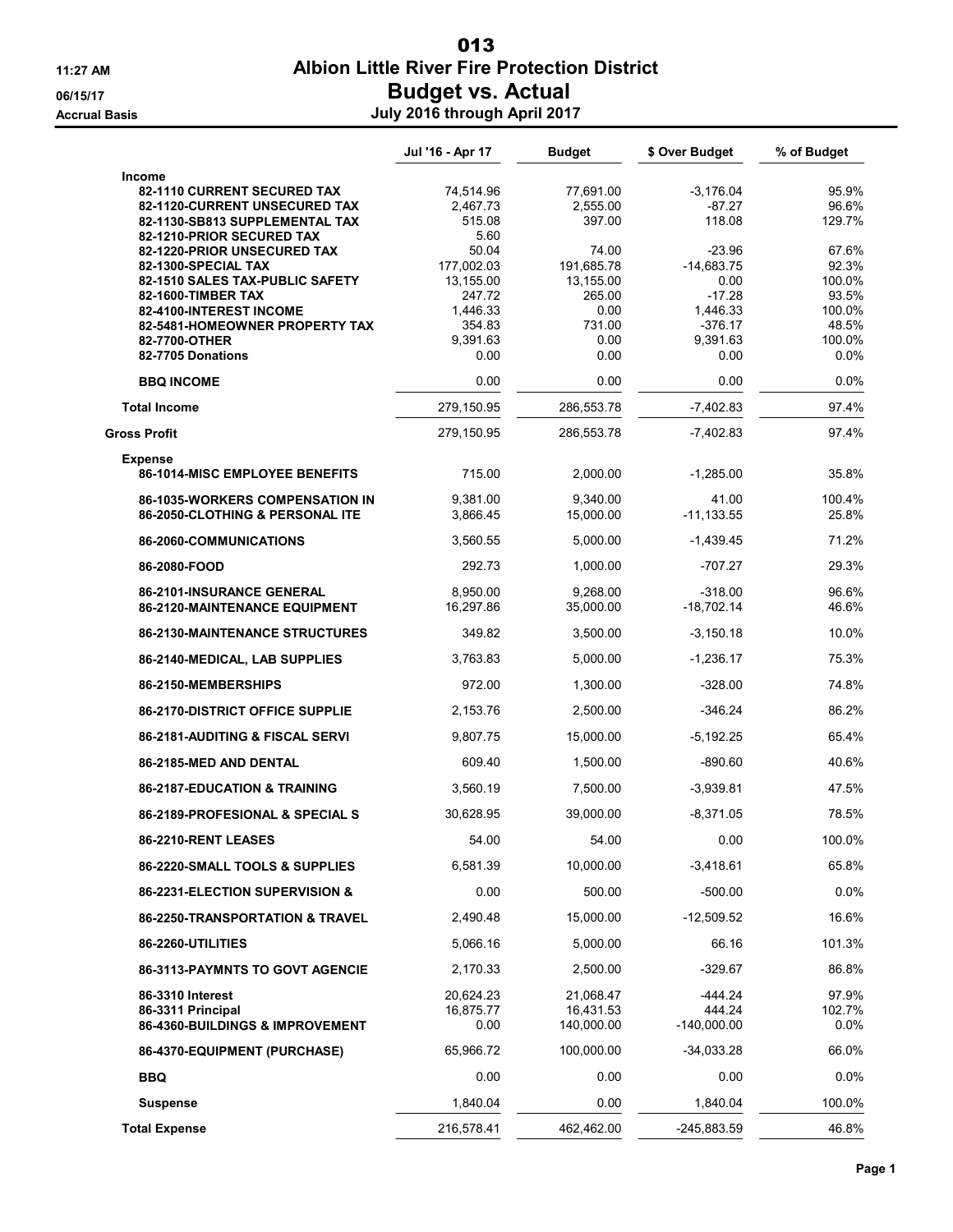| 11:27 AM                         | 014<br><b>Albion Little River Fire Protection District</b> |               |                |             |  |  |  |  |
|----------------------------------|------------------------------------------------------------|---------------|----------------|-------------|--|--|--|--|
| 06/15/17<br><b>Accrual Basis</b> | <b>Budget vs. Actual</b><br>July 2016 through April 2017   |               |                |             |  |  |  |  |
|                                  | Jul '16 - Apr 17                                           | <b>Budget</b> | \$ Over Budget | % of Budget |  |  |  |  |
| Net Income                       | 62.572.54                                                  | $-175.908.22$ | 238.480.76     | $-35.6%$    |  |  |  |  |

⇒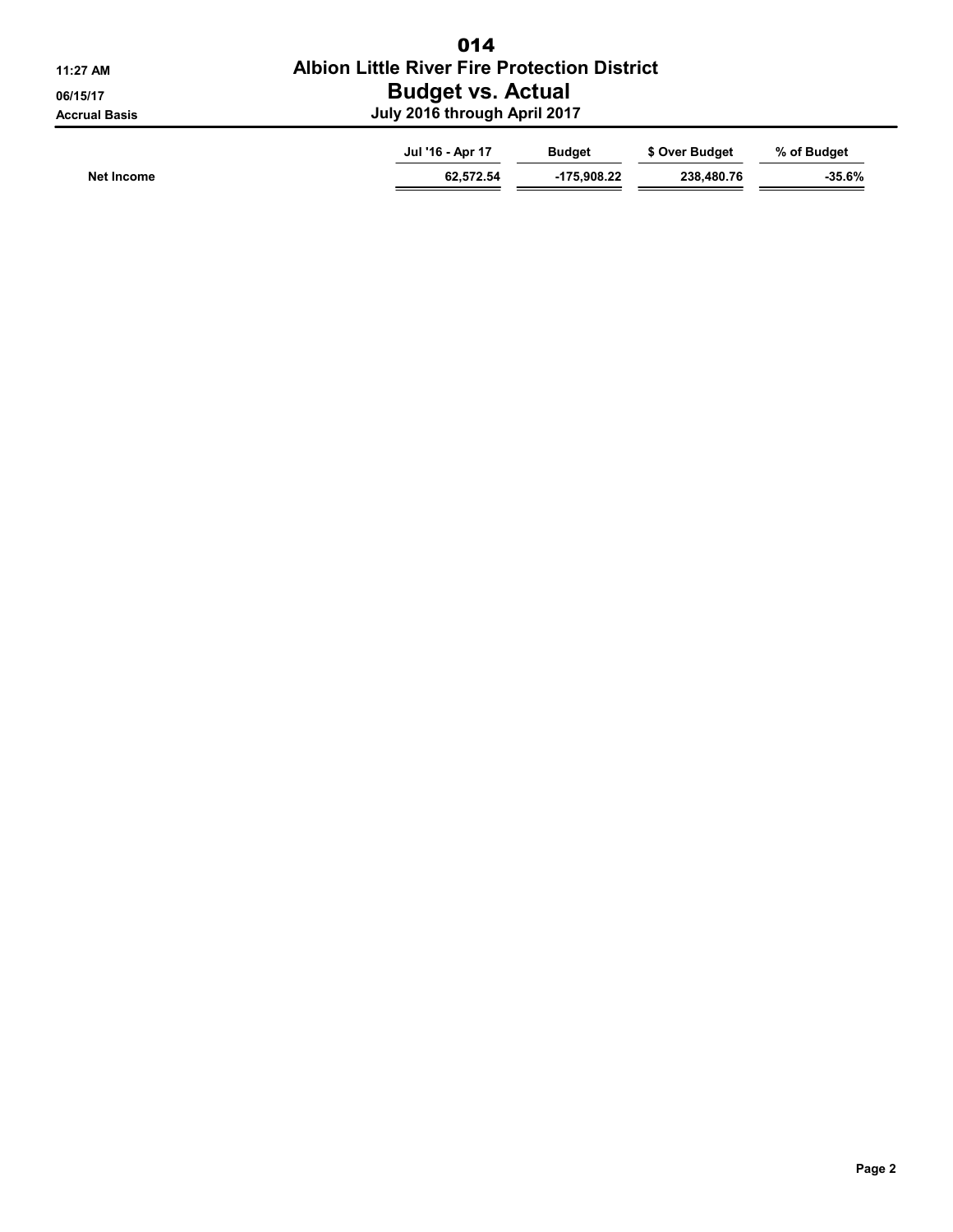#### **PROPOSED TAX REVENUE AND APPROPRIM GINS BUDGET FOR FISCAL YEAR 2017-2018 Presented for review June 19, 2017**

**DISTRICT NAME:** ALBION LITTLE RIVER FIRE PROTECTION

**FUND NUMBER:** 341

| TOTAL ESTIMATED REVENUE FOR 2016-2017 |                                                                          |                                                    |                              |  |
|---------------------------------------|--------------------------------------------------------------------------|----------------------------------------------------|------------------------------|--|
| <b>FUND BALANCE AS OF 6/30/17</b>     |                                                                          | not yet known - previous year shown as placeholder | \$368,290.00                 |  |
|                                       | TOTAL TAX FUNDS AVAILABLE FOR APPROPRIATIONS IN 2016-2017                |                                                    | \$656,358.00                 |  |
|                                       | (Appropriations must not exceed this amount)                             |                                                    |                              |  |
| <b>ESTIMATED REVENUE</b>              |                                                                          |                                                    |                              |  |
| 821110                                | <b>CURRENT SECURED TAX</b>                                               |                                                    | \$77,691.00                  |  |
| 821120                                | <b>CURRENT UNSECURED TAX</b>                                             |                                                    | \$2,555.00                   |  |
| 821130                                | SB 813 SUPPLEMENTAL TAX                                                  |                                                    | \$397.00                     |  |
| 821220<br>821300                      | PRIOR UNSECURED TAX<br>SPECIAL TAX (FIRE ASSESSMENTS)                    |                                                    | \$74.00<br>\$191,000.00      |  |
| 821510                                | <b>SALES TAX - PUBLIC SAFETY (Prop 172)</b>                              | not yet known - previous year shown as placeholder | \$13,155.00                  |  |
| 821600                                | <b>TIMBER TAX</b>                                                        |                                                    | \$265.00                     |  |
| 824100                                | <b>INTEREST</b>                                                          |                                                    | \$2,200.00                   |  |
| 825481                                | HOMEOWNERS PROPERTY TAX RELIEF                                           |                                                    | \$731.00                     |  |
|                                       |                                                                          | <b>TOTAL ESTIMATED REVENUE</b>                     | \$288,068.00                 |  |
|                                       |                                                                          |                                                    |                              |  |
| <b>APPROPRIATIONS</b>                 |                                                                          |                                                    |                              |  |
|                                       | <b>CONTINGENCIES</b>                                                     |                                                    |                              |  |
| 860010                                | MEASURE M CONTINGENCY RESERVE                                            | (previous reserve plus \$30,000.00)                | \$90,000.00                  |  |
| 860011                                | SPECIAL CONTINGENCY RESERVE (DEBT COLLATERAL)                            | (fixed reserve)                                    | \$42,824.78                  |  |
|                                       |                                                                          | TOTAL CONTINGENCY RESERVE                          | \$132,824.78                 |  |
|                                       | <b>SALARY &amp; BENEFITS</b>                                             |                                                    |                              |  |
| 861014                                | MISCELLANEOUS EMPLOYEE BENEFITS<br><b>WORKERS COMPENSATION INSURANCE</b> |                                                    | \$2,000.00<br>\$7,314.00     |  |
| 861035                                |                                                                          |                                                    |                              |  |
|                                       |                                                                          | <b>TOTAL SALARY &amp; BENEFITS</b>                 | \$9,314.00                   |  |
|                                       | <b>SERVICES &amp; SUPPLIES</b>                                           |                                                    |                              |  |
| 862050                                | <b>CLOTHING &amp; PERSONAL ITEMS</b>                                     |                                                    | \$15,000.00                  |  |
| 862060                                | <b>COMMUNICATIONS</b>                                                    |                                                    | \$5,000.00                   |  |
| 862080                                | <b>FOOD</b>                                                              |                                                    | \$1,000.00                   |  |
| 862101                                | INSURANCE - GENERAL                                                      |                                                    | \$7,372.00                   |  |
| 862120                                | MAINTENANCE - EQUIPMENT                                                  |                                                    | \$35,000.00                  |  |
| 862130                                | MAINTENANCE - STRUCTURES & GROUNDS                                       |                                                    | \$7,000.00                   |  |
| 862140                                | MEDICAL, DENTAL & LAB SUPPLIES<br><b>MEMBERSHIPS</b>                     |                                                    | \$6,000.00<br>\$1,000.00     |  |
| 862150<br>862170                      | <b>OFFICE EXPENSE</b>                                                    |                                                    | \$2,500.00                   |  |
| 862181                                | AUDITING & FISCAL SERVICES                                               |                                                    | \$7,000.00                   |  |
| 862185                                | MEDICAL, DENTAL SERVICES                                                 |                                                    | \$1,500.00                   |  |
| 862187                                | <b>EDUCATION &amp; TRAINING</b>                                          |                                                    | \$7,500.00                   |  |
| 862189                                | PROFESSIONAL & SPECIAL SERVICES - OTHER                                  |                                                    | \$39,000.00                  |  |
| 862210                                | RENTS & LEASES BUILDINGS & GROUNDS                                       |                                                    | \$50.00                      |  |
| 862220                                | SMALL TOOLS & INSTRUMENTS                                                |                                                    | \$10,000.00                  |  |
| 862231                                | ELECTION SUPERVISION & SERVICES                                          |                                                    | \$500.00                     |  |
| 862250<br>862260                      | <b>TRANSPORTATION &amp; TRAVEL</b><br><b>UTILITIES</b>                   |                                                    | \$15,000.00<br>\$5,000.00    |  |
|                                       |                                                                          | <b>TOTAL SERVICES &amp; SUPPLIES</b>               | \$165,422.00                 |  |
|                                       |                                                                          |                                                    |                              |  |
|                                       | <b>OTHER APPROPRIATIONS</b>                                              |                                                    |                              |  |
| 863113                                | PAYMENTS TO OTHER GOVERNMENT AGENCIES                                    |                                                    | \$3,000.00                   |  |
| 863310                                | <b>INTEREST</b>                                                          |                                                    | \$21,068.47                  |  |
| 863311                                | PRINCIPAL                                                                |                                                    | \$16,431.53                  |  |
| 864360                                | <b>STRUCTURES &amp; IMPROVEMENTS</b>                                     |                                                    | \$140,000.00<br>\$100,000.00 |  |
| 864370                                | <b>EQUIPMENT</b>                                                         |                                                    |                              |  |
|                                       |                                                                          | <b>TOTAL OTHER APPROPRIATIONS</b>                  | \$280,500.00                 |  |
|                                       | <b>TOTAL APPROPRIATIONS</b>                                              |                                                    | \$588,060.78                 |  |
|                                       | <b>ESTIMATED REVENUE OVER/UNDER APPROPRIATIONS</b>                       |                                                    | \$68,297.22                  |  |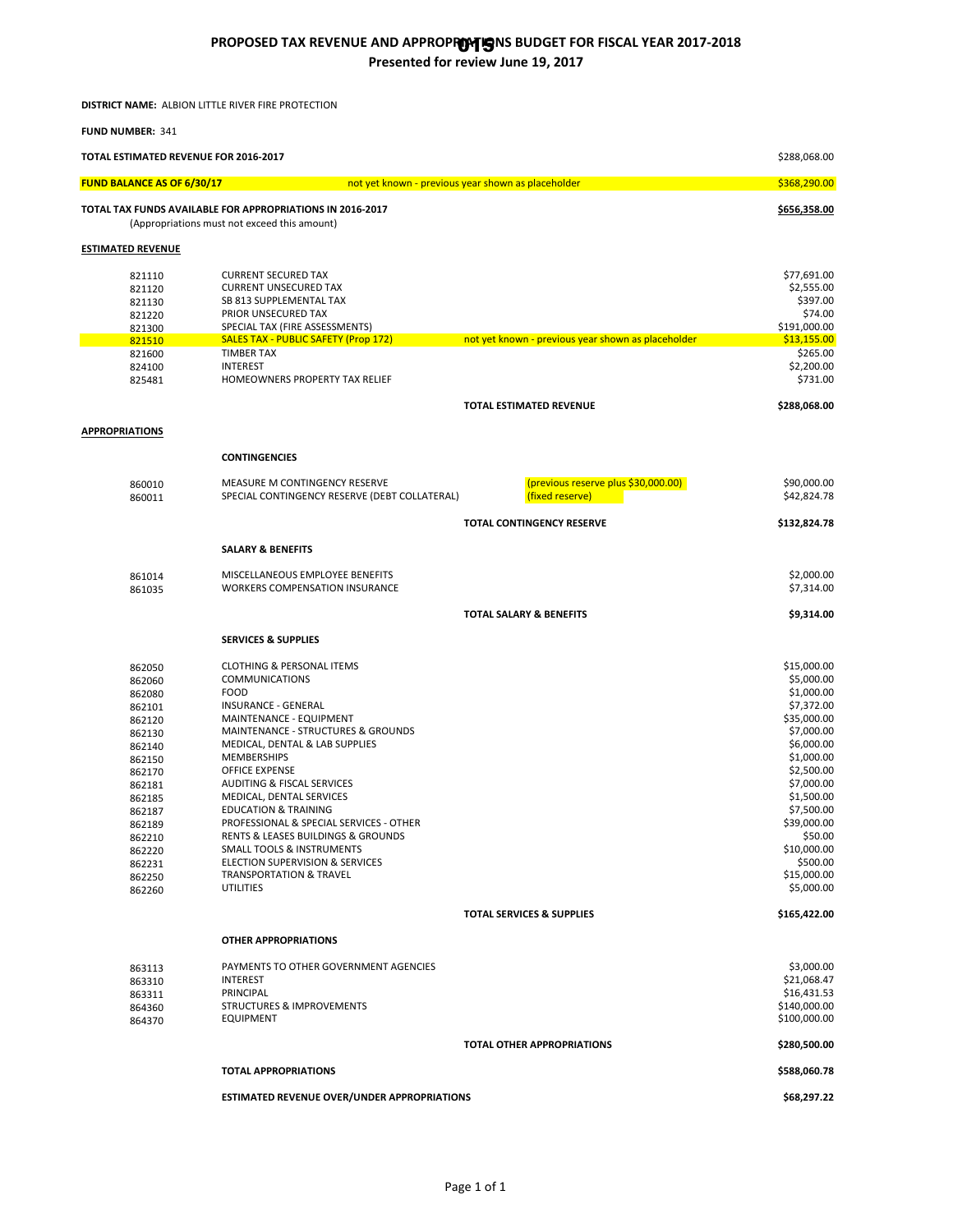# **Meeting Notes** 016

# **Mendocino County Association of Fire Districts**

**10:00am Wednesday April 19, 2017 at the Anderson Valley CSD, Boonville** 

#### **MEETING - Introductions and Attendees:**

Lucien Long ECSD, Chris Wilkes LLFPD, Pat Garrett UVFPD, Kathleen McKenna AVCSD, Linda Talso RVCFPD, Don Dale RVCFPD, Tony Orth BTCSD, Joe Sutphin FBFPA, Jim Little Laytonville LVFPD, John Allison WFPC, Alan Taeger ALRFPD, Andres Avila AVCSD, Claudia Hillary RCFPD, Ben MacMillan ECSD

 Unable to attend: Michael Schaeffer CCSD, Dave Roderick HFPD, Denise Rose BTCSD, Jim Brown Ukiah City, Bill Knapp WFPC

Guests: George Gonzalez MEU Chief, Paul Duncan MEU ECC, Kyle "Brett" Pinson MEU

#### **CONTINUING and NEW BUSINESS ITEMS:**

1. George Gonzalez, the new MEU Chief, attended our meeting with two members of the MEU CalFire group. We learned that Tim Person (formerly in charge of Howard Forest ECC) is now working at the CalFire unit near Grass Valley. Paul Duncan is currently acting in this position until a replacement is selected. Mr Duncan's credentials include working as a paramedic with South Coast Life Support District in Gualala.

 Per our MCAFD request, Mr Gonzalez provided copy of the 2016 Mendocino County Fire Services Incident Totals. As we learned last year, this is a very interesting document. Copies will be routed to each agency after we receive an electronic version. Mr Gonzalez gave a short presentation on the fire prevention program funded by SRA fees. The information he passed along was essentially the same as we have heard and communicated. Seasonal inspectors are hired, grant funds are made available for identified projects, and more monies leave the County than are returned.

A meaningful discussion about the "Assistance by Hire" agreements that CalFire has with each Agency. Sacramento is looking to have each CalFire unit's agreements match the CFAA agreement's 12-hour rule before reimbursements are made for local agency responses. Current MEU agreements specify a 4-hour time period before reimbursement. Mr Gonzalez indicated that the MEU will continue with the 4-hour period. Clearly, a longer time period before reimbursement would have a major detrimental effect on our local agencies and the likelihood of volunteers willing to respond. This possibility generated a quite lively discussion with Jim Little from Laytonville presenting very cogent arguments for not changing.

2. The pending status of the County's releasing Prop  $172 \& CSA \#3$  funds was discussed. An inadvertent copying error resulted in each agency's contract omitting administrative wording. The County has now re-generated a page 1 for each agreement with the missing few words re-inserted. Email copies of each fully signed contract will soon be available. Due to the short time remaining before the end of this FY, questions arose about whether all monies had to be spent or returned to the County. Other questions about documentation to be furnished by each Agency to the County arose. Contact will be made with Alan Flora to seek clarification and direction. Once obtained, this will be communicated.

3. Lack of participation in the BOS "Public Safety" standing committee was discussed. Specific examples of requests to participate were detailed. Don Dale made a strong case to present the BOS with a formal written request to be agendized, this can't be ignored. Seems a very good point.

4. Denise Rose generated a draft proposal for Fire's allocation and use of yet-to-be-seem cannabis tax revenues. A portion of this draft included possible dedication of a portion of the funds into a restricted grant funding account that would then be allocated based upon identified needs. In concept, proposal generated some serious concerns. A copy of this draft will be routed to each Agency for comments and input and discussion will he scheduled for the June meeting.

5. Ukiah City's concerns relating the Prop 172 & CSA #3 funding will be carried forward to the next meeting.

6. The open 3rd District Supervisor's position and the process to fill it were briefly discussed. In a seemingly secretive process, the Governor's office is conducting interviews with a number of unannounced candidates (potentially up to 10). Once the replacement individual is appointed, it was suggested that the MCAFD schedule a fire issues informational/update meeting to bring them up to date.